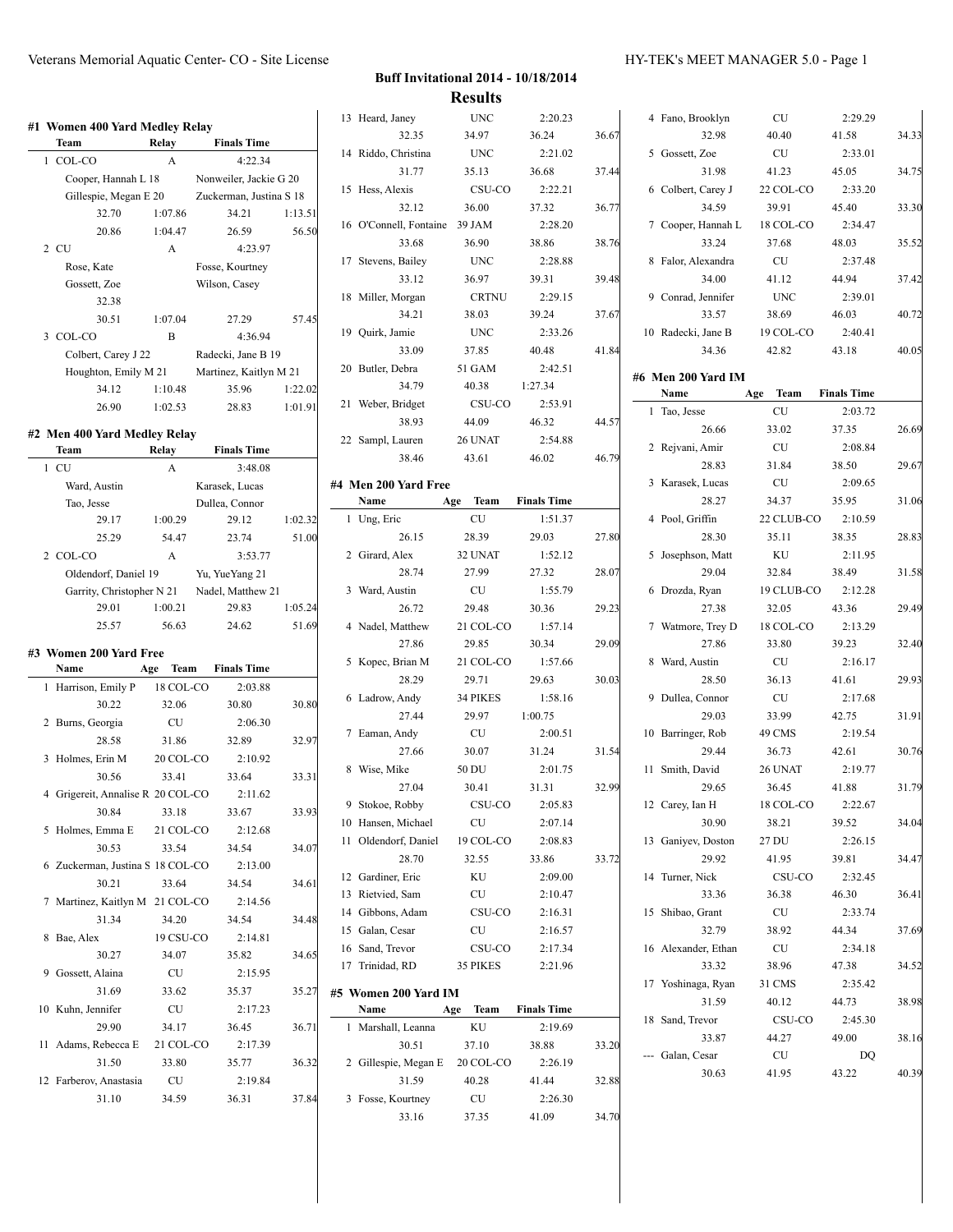**#7 Women 50 Yard Free Name Age Team Finals Time** 1 Bender, Kieran L 22 CLUB-CO 25.58 Zuckerman, Justina S 18 COL-CO 26.15 Burns, Georgia CU 26.62 Wilson, Casey CU 27.00 Lemberger, Erin UNC 27.11 Pierrat, Zoe A 19 COL-CO 27.16 Sampl, Emily 26 UNAT 27.20 Larson, Courtney CSU-CO 27.26 McGinn, Kate M 17 COL-CO 27.86 Bae, Alex 19 CSU-CO 27.90 Suleski, Marissa CSU-CO 27.95 Grigereit, Annalise R 20 COL-CO 28.07 Houghton, Emily M 21 COL-CO 28.08 Syms, Kelsey CU 28.32 Coonrod, Danielle CU 28.39 Stepien, Isabelle R 20 COL-CO 28.58 Klein, Lillian CU 28.61 18 Heard, Janey UNC 28.68 Quirk, Jamie UNC 28.71 Miller, Sarah CSU-CO 28.77 Haug, Mariela KU 28.78 Kuecker, Kayla UNC 28.99 Zepeda, Bea CU 29.01 Ziel, Nonnie CU 29.02 Rohde, Emily KU 29.17 Domashovetz, Tasha 23 RTC 29.18 Farberov, Anastasia CU 29.25 28 Casey, Meghan CSU-CO 29.27 29 Promchitmart, Onsha CU 29.46 Riddo, Christina UNC 29.59 31 Stevens, Bailey UNC 29.67 Nonweiler, Jackie G 20 COL-CO 29.70 Rawley, Michaela D 21 CLUB-CO 30.30 Lehr, Jessey 19 CLUB-CO 30.62 Shabelski, Kailey 19 CLUB-CO 30.63 Montross, Emma CU 30.74 Sampl, Lauren 26 UNAT 31.36 Crimmins, Estelle CU 31.56 Butler, Debra 51 GAM 31.76 Langdon, Norma CU 31.86 Toscano, Chloe CU 32.51 Birkelo, Krissy KU 32.92 Rosa, Emilie CSU-CO 36.03 Whitman-Zai, Julie 54 RTC 36.94 Kalb, Dana UNC 38.06 **#8 Men 50 Yard Free Name Age Team Finals Time** O'Sullivan, Chris 39 UNAT 22.36 2 Connolly, Sean CU 22.58 Sarris, Crane C 19 COL-CO 22.70 4 Elliboudy, Muhamme CU 22.87 Zuke, Samuel D 21 COL-CO 23.05 Hamilton, Nathan 20 UNAT 23.26 Mak, Joshua CU 23.28

### **Buff Invitational 2014 - 10/18/2014 Results**

|    | 8 Matthiessen, Jake A 22 CLUB-CO |                | 23.29              |                                                                                                 |
|----|----------------------------------|----------------|--------------------|-------------------------------------------------------------------------------------------------|
|    | 9 Meyer, Cameron                 | CU             | 23.37              |                                                                                                 |
|    | 10 Moore, Jake                   | CSU-CO         | 23.56              |                                                                                                 |
|    | 11 Christianson, Jon             | 33 CMS         | 23.79              |                                                                                                 |
|    | *12 Miller, Aaron                | CU             | 23.83              |                                                                                                 |
|    | *12 Brown, Brandon               | CU             | 23.83              |                                                                                                 |
|    | 14 Wybaczynsky, Andriy           | CU             | 23.97              |                                                                                                 |
|    | 15 Amman, CJ                     | CU             | 24.01              |                                                                                                 |
|    | 16 Hahn, Andy                    | CU             | 24.13              |                                                                                                 |
|    | 17 Munk, Dalton                  | ΚU             | 24.29              |                                                                                                 |
|    | 18 Ladrow, Andy                  | 34 PIKES       | 24.47              |                                                                                                 |
|    | 19 Trombold, Nick                | KU             | 24.62              |                                                                                                 |
|    | 20 Pirie, Keiran                 | CU             | 24.68              |                                                                                                 |
| 21 | Snowden, Freddie C 19 CLUB-CO    |                | 24.73              |                                                                                                 |
|    |                                  |                |                    |                                                                                                 |
|    | 22 Yu, YueYang                   | 21 COL-CO      | 24.78              |                                                                                                 |
|    | 23 Abrahams, Richard             | 69 SYSM        | 25.01              |                                                                                                 |
|    | 24 Schneider, Jordan             | CU             | 25.06              |                                                                                                 |
|    | 25 Tabor, Daniel                 | CU             | 25.08              |                                                                                                 |
|    | 26 Hansen, Michael               | CU             | 25.49              |                                                                                                 |
|    | 27 Appel, Daniel                 | CU             | 25.64              |                                                                                                 |
|    | 28 Zhang, Dennis L               | 19 COL-CO      | 25.74              |                                                                                                 |
|    | 29 Bell, Chris M                 | 22 CLUB-CO     | 25.88              |                                                                                                 |
|    | *30 Wilson II, Sam               | 23 UNAT        | 26.04              |                                                                                                 |
|    | *30 Krueger, Keith               | CU             | 26.04              |                                                                                                 |
|    | 32 Garner, Alex O                | 20 COL-CO      | 26.09              |                                                                                                 |
|    | 33 Martinez, Zach                | CSU-CO         | 26.20              |                                                                                                 |
|    |                                  | ΚU             | 26.42              |                                                                                                 |
|    | 34 Gardiner, Eric                |                |                    |                                                                                                 |
|    | 35 Raymond, Will                 | CSU-CO         | 26.77              |                                                                                                 |
|    | 36 Orser, Bill                   | ΚU             | 26.89              |                                                                                                 |
|    | 37 Gruber, Eric                  | ΚU             | 27.47              |                                                                                                 |
|    | 38 O'Neil, Nate                  | CU             | 30.68              |                                                                                                 |
|    | 39 Kim, Michael                  | ΚU             | 34.73              |                                                                                                 |
|    |                                  |                |                    |                                                                                                 |
|    | #9  Women 1650 Yard Free         |                |                    |                                                                                                 |
|    | Name<br>Age                      | Team           | <b>Finals Time</b> |                                                                                                 |
| 1  | Gossett, Alaina                  | CU             | 19:29.88           |                                                                                                 |
|    | 30.68                            | 33.31          | 34.54              | 34.83                                                                                           |
|    | 35.50                            | 35.13          | 35.23              |                                                                                                 |
|    | 35.42                            | 35.34          | 35.39              |                                                                                                 |
|    | 36.48                            | 36.06          | 36.06              |                                                                                                 |
|    | 36.38                            | 36.57          | 36.24              | 35.02<br>35.79<br>36.35<br>36.46                                                                |
|    | 35.11                            | 35.25          | 35.85              |                                                                                                 |
|    | 35.91                            | 35.95          | 36.45              |                                                                                                 |
|    | 36.33                            | 36.32          | 33.72              |                                                                                                 |
|    | 34.44                            |                |                    |                                                                                                 |
| 2  | Holmes, Emma E                   | 21 COL-CO      | 20:35.73           |                                                                                                 |
|    | 33.62                            | 36.09          | 37.13              |                                                                                                 |
|    | 37.57                            | 38.59          | 38.48              |                                                                                                 |
|    | 38.42                            | 38.25          | 38.12              |                                                                                                 |
|    | 38.06                            | 38.07          | 37.82              |                                                                                                 |
|    | 37.81                            |                |                    |                                                                                                 |
|    |                                  | 37.71          | 37.56              |                                                                                                 |
|    | 37.53                            | 37.13          | 37.44              |                                                                                                 |
|    | 37.29<br>37.32                   | 36.91<br>37.11 | 37.15<br>37.26     | 36.15<br>36.46<br>35.16<br>37.89<br>38.27<br>38.17<br>38.30<br>37.36<br>37.80<br>37.92<br>36.61 |

|                   |                 | 3 Martinez, Kaitlyn M 21 COL-CO | 20:44.28       |                                  |
|-------------------|-----------------|---------------------------------|----------------|----------------------------------|
|                   | 33.89           | 37.63                           | 37.94          | 38.86                            |
|                   | 38.66           | 39.16                           | 39.03          | 38.36                            |
|                   | 37.77           | 37.83                           | 38.39          | 37.99                            |
|                   | 37.55           | 37.47                           | 37.86          | 37.22                            |
|                   | 37.88           | 37.50                           | 37.89          | 37.62                            |
|                   | 37.85           | 38.14                           | 38.04          | 37.29                            |
|                   | 36.94           | 37.86                           | 37.58          | 37.57                            |
|                   | 37.42           | 37.73                           | 37.49          | 37.24                            |
|                   | 36.63           |                                 |                |                                  |
| 4                 | Mcafee, Karolyn | 46 CMS                          | 21:44.50       |                                  |
|                   | 35.31           | 38.09                           | 38.53          | 39.05                            |
|                   | 39.37           | 39.62                           | 39.29          | 39.37                            |
|                   | 39.95           | 39.69                           | 39.48          | 39.62                            |
|                   | 39.25           | 39.55                           | 39.38          | 39.46                            |
|                   | 40.13           | 40.04                           | 40.11          | 39.83                            |
|                   | 39.60           | 40.47                           | 40.47          | 40.07                            |
|                   | 40.05           | 40.34                           | 40.52          | 39.77                            |
|                   | 40.72           | 40.27                           | 39.28          | 39.31                            |
|                   | 38.51           |                                 |                |                                  |
| 5 O'Neill, Sami   |                 | CSU-CO                          | 22:21.76       |                                  |
|                   | 34.68           | 37.42                           | 38.30          | 39.05                            |
|                   | 39.07           | 40.64                           | 40.63          | 40.83                            |
|                   | 40.57           | 40.96                           | 41.03          | 41.85                            |
|                   | 41.80           | 41.02                           | 41.48          | 40.81                            |
|                   | 40.80           | 39.37                           | 42.34          | 41.29                            |
|                   | 42.00           | 41.01                           | 40.99          | 41.27                            |
|                   | 41.53           | 42.13                           | 41.17          | 40.91                            |
|                   | 41.75           | 41.17                           | 42.08          | 41.39                            |
|                   | 40.42           |                                 |                |                                  |
| 6<br>Tatro, Ocean |                 | CU                              | 23:17.92       |                                  |
|                   | 36.61           | 38.12                           | 40.69          | 40.93                            |
|                   | 41.92           | 42.02                           | 43.11          | 41.74                            |
|                   | 42.93           | 42.88                           | 42.96          | 42.95                            |
|                   | 42.79           | 43.20                           | 43.24          | 43.20                            |
|                   | 43.18           | 43.77                           | 42.05          | 42.85                            |
|                   | 43.16           | 42.97                           | 43.40          | 43.38                            |
|                   | 43.16           | 43.93                           | 43.53          | 43.44                            |
|                   | 43.03           | 42.90                           | 43.39          | 42.63                            |
|                   | 37.86           |                                 |                |                                  |
| 7 Miller, Sarah   |                 | CSU-CO                          | 23:31.17       |                                  |
|                   | 33.78           | 38.24                           | 40.24          | 41.19                            |
|                   | 41.71           | 42.49                           | 42.19          | 42.48                            |
|                   | 43.42           | 43.63                           | 43.32          | 43.61                            |
|                   |                 |                                 | 44.19          | 43.69                            |
|                   |                 |                                 |                |                                  |
|                   | 43.92           | 43.53                           |                |                                  |
|                   | 42.78           | 43.68                           | 43.56          |                                  |
|                   | 43.83           | 43.63                           | 44.21          |                                  |
|                   | 44.24<br>43.27  | 44.55<br>43.32                  | 43.56<br>43.81 | 43.47<br>44.47<br>43.90<br>42.92 |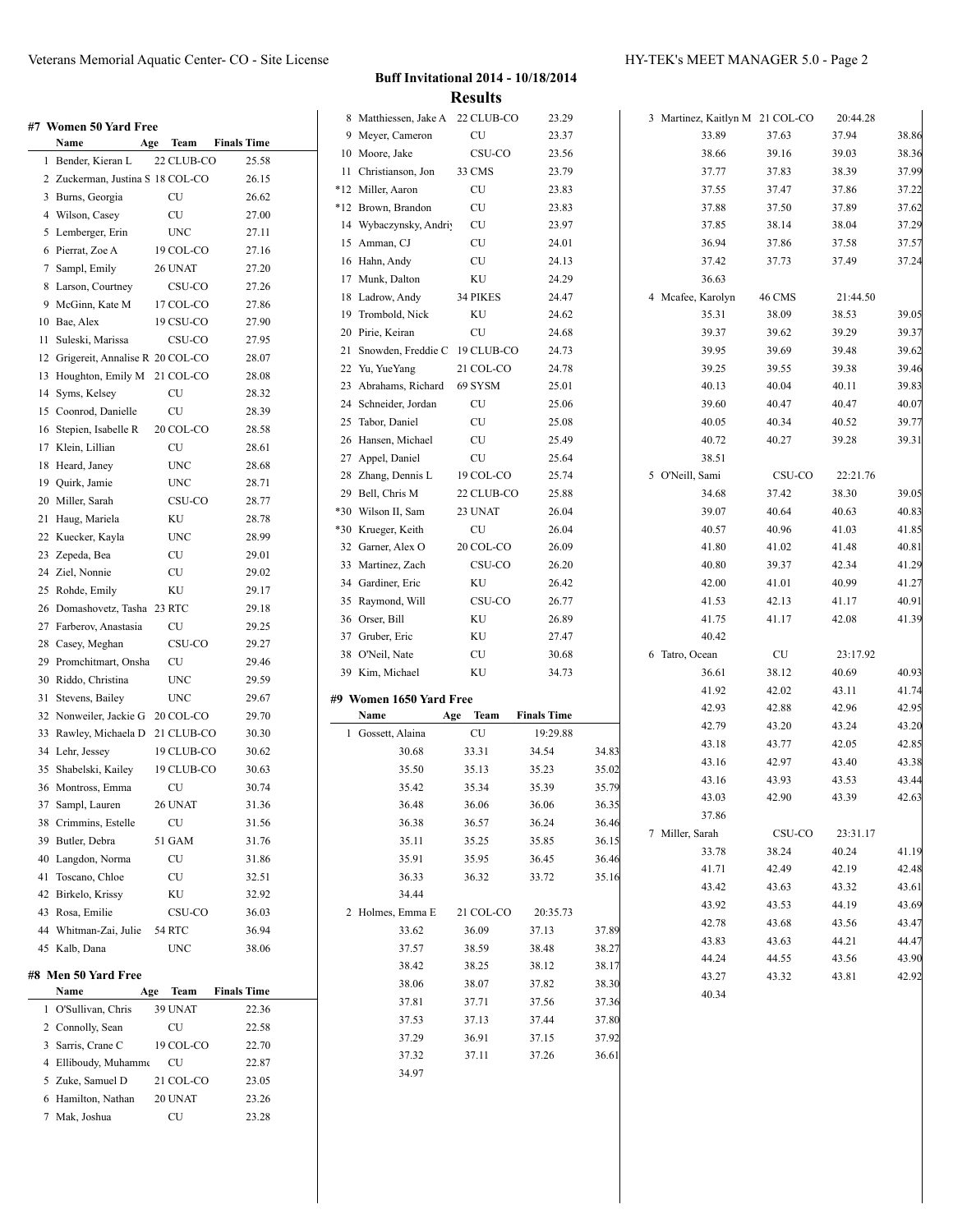| (#9 Women 1650 Yard Free) |            |                    |       | 5 Rietvied, Sam                 | CU           | 21:06.29               |       | 9 CSU-CO                      | $\, {\bf B}$              | 2:16.23             |       |
|---------------------------|------------|--------------------|-------|---------------------------------|--------------|------------------------|-------|-------------------------------|---------------------------|---------------------|-------|
| 8 Morgan, Brianna         | CU         | 27:30.18           |       | 31.04                           | 34.66        | 36.54                  | 37.45 | Casey, Meghan                 |                           | Weber, Bridget      |       |
| 40.00                     | 46.35      | 48.45              | 48.37 | 38.05                           | 38.28        | 39.24                  | 39.01 | Suleski, Marissa              |                           | Rosa, Emilie        |       |
| 50.62                     | 51.96      | 51.51              | 52.17 | 39.32                           | 38.98        | 39.06                  | 39.06 | 33.66                         |                           |                     |       |
| 49.98                     | 49.08      | 49.40              | 50.77 | 39.22                           | 39.95        | 39.23                  | 39.44 | 28.33                         |                           |                     |       |
| 50.96                     | 51.35      | 51.46              | 50.41 | 38.98                           | 38.49        | 38.96                  | 39.00 | 10 KU                         | A                         | 2:16.70             |       |
| 50.12                     | 51.15      | 50.70              | 50.90 | 38.67                           | 39.49        | 38.75                  | 38.23 | 34.41                         | 32.76                     | 38.98               | 30.55 |
| 52.45                     | 51.29      | 52.55              | 53.15 | 39.24                           | 38.79        | 39.30                  | 38.79 | 11 CU                         | $\mathbf C$               | 2:17.12             |       |
| 50.60                     | 50.32      | 49.63              | 50.53 | 38.63                           | 38.80        | 38.36                  | 38.09 | Rose, Kate                    |                           | Munns, Maddie       |       |
| 51.20                     | 50.64      | 48.41              | 47.73 | 37.19                           |              |                        |       | Farberov, Anastasia           |                           | Morgan, Brianna     |       |
| 45.97                     |            |                    |       | 6 Cruz, Eduardo                 | 45 THOR      | 21:19.95               |       | 31.89                         | 35.39                     | 35.05               | 34.79 |
|                           |            |                    |       | 36.87                           | 37.98        | 38.16                  | 38.21 |                               |                           |                     |       |
| #10 Men 1650 Yard Free    |            |                    |       | 38.66                           | 38.38        | 39.21                  | 39.33 | #12 Men 200 Yard Medley Relay |                           |                     |       |
| Name                      | Age Team   | <b>Finals Time</b> |       | 38.78                           | 39.20        | 38.43                  | 39.40 | Team                          | Relay                     | <b>Finals Time</b>  |       |
| 1 Girard, Alex            | 32 UNAT    | 17:49.18           |       | 38.84                           | 39.29        | 38.98                  | 39.50 | 1 CU                          | $\mathbf{A}$              | 1:41.17             |       |
| 30.32                     | 32.21      | 32.07              | 32.55 |                                 |              |                        |       | Ung, Eric                     |                           | Amman, CJ           |       |
| 32.56                     | 32.66      | 32.59              | 32.55 | 39.29                           | 38.49        | 38.78                  | 39.21 | Connolly, Sean                |                           | Elliboudy, Muhammed |       |
| 32.41                     | 32.29      | 32.13              | 32.26 | 38.89                           | 38.99        | 38.98                  | 39.34 | 26.89                         | 28.27                     | 23.76               | 22.25 |
| 32.20                     | 32.64      | 32.22              | 32.24 | 39.42                           | 39.50        | 39.14                  | 39.36 | 2 COL-CO                      | A                         | 1:43.39             |       |
| 32.76                     | 32.99      | 33.01              | 32.52 | 39.24                           | 39.62        | 38.79                  | 38.36 | Kopec, Brian M 21             |                           | Yu, YueYang 21      |       |
| 32.63                     | 32.32      | 32.75              | 32.31 | 35.33                           |              |                        |       |                               | Garrity, Christopher N 21 | Zuke, Samuel D 21   |       |
| 32.43                     | 32.54      | 32.64              | 32.53 | #11 Women 200 Yard Medley Relay |              |                        |       | 27.63                         | 29.22                     | 23.81               | 22.73 |
| 32.81                     | 32.89      | 32.58              | 32.46 | Team                            | Relay        | <b>Finals Time</b>     |       | 3 CLUB-CO                     | A                         | 1:46.65             |       |
| 31.11                     |            |                    |       | 1 COL-CO                        | $\mathbf{A}$ | 1:59.56                |       | Bell, Chris M 22              |                           | Drozda, Ryan 19     |       |
| 2 Pool, Griffin           | 22 CLUB-CO | 18:33.61           |       | Cooper, Hannah L 18             |              | Nonweiler, Jackie G 20 |       | Matthiessen, Jake A 22        |                           | Pool, Griffin 22    |       |
| 28.27                     | 31.03      | 32.82              | 33.77 | Harrison, Emily P 18            |              | Pierrat, Zoe A 19      |       | 28.87                         | 30.11                     | 25.21               | 22.46 |
| 33.25                     | 33.71      | 34.27              | 34.37 | 31.11                           | 32.85        | 29.11                  | 26.49 | 4 UNAT                        | A                         | 1:47.50             |       |
| 33.52                     | 34.22      | 34.90              | 34.57 | 2 CU                            | $\mathbf{A}$ | 2:02.13                |       | O'Sullivan, Chris 39          |                           |                     |       |
| 33.93                     | 34.87      | 34.85              | 34.69 | Coonrod, Danielle               |              | Fano, Brooklyn         |       | 24.48                         | 31.89                     | 25.26               | 25.87 |
| 34.62                     | 34.25      | 33.56              | 33.94 | Gossett, Zoe                    |              | Burns, Georgia         |       | 5 KU                          | A                         | 1:48.28             |       |
| 34.03                     | 33.96      | 34.01              | 33.78 | 31.53                           | 35.44        | 29.22                  | 25.94 | 27.04                         | 31.30                     | 26.81               | 23.13 |
| 34.03                     | 34.73      | 34.52              | 34.28 | 3 UNC                           | $\mathbf{A}$ | 2:02.39                |       | 6 CU                          | B                         | 1:48.41             |       |
|                           |            |                    |       | Riddo, Christina                |              | Conrad, Jennifer       |       | Gehlen, Bobby                 |                           | Schneider, Jordan   |       |
| 34.22                     | 33.97      | 34.32              | 32.92 | Lemberger, Erin                 |              | Heard, Janey           |       | Mak, Joshua                   |                           | Meyer, Cameron      |       |
| 31.43                     |            |                    |       | 28.03                           |              |                        |       | 27.25                         | 32.60                     | 26.56               | 22.00 |
| 3 Young, Logan            | CU         | 18:58.03           |       | 4 CU                            | B            | 2:04.39                |       | 7 COL-CO                      | $\, {\bf B}$              | 1:49.94             |       |
| 29.41                     | 32.06      | 33.17              | 33.72 | Syms, Kelsey                    |              | Falor, Alexandra       |       | Sarris, Crane C 19            |                           | Watmore, Trey D 18  |       |
| 34.04                     | 34.44      | 34.57              | 34.72 | Fosse, Kourtney                 |              | Promchitmart, Onshalee |       | Zhang, Dennis L 19            |                           | Carey, Ian H 18     |       |
| 34.56                     | 34.75      | 34.12              | 34.59 | 32.01                           | 34.56        | 29.20                  | 28.62 | 27.78                         | 30.48                     | 26.52               | 25.16 |
| 34.29                     | 34.83      | 34.96              | 34.88 | 5 COL-CO                        | B            | 2:07.02                |       | 8 CU                          | ${\rm D}$                 | 1:53.61             |       |
| 34.79                     | 34.80      | 35.32              | 35.06 | Colbert, Carey J 22             |              | Radecki, Jane B 19     |       | Isobe, Rei                    |                           | O'Neil, Nate        |       |
| 35.54                     | 35.06      | 34.83              | 35.32 | Gillespie, Megan E 20           |              | Stepien, Isabelle R 20 |       | Galan, Cesar                  |                           | Pirie, Keiran       |       |
| 35.24                     | 34.84      | 35.24              | 35.14 | 32.92                           | 39.30        | 26.29                  | 28.51 | 27.84                         | 33.07                     | 28.72               | 23.98 |
| 34.98                     | 35.24      | 35.03              | 34.55 | 6 CSU-CO                        | A            | 2:09.00                |       | 9 CSU-CO                      | A                         | 1:54.36             |       |
| 33.94                     |            |                    |       | Larson, Courtney                |              | Conwell, Erin          |       | Turner, Nick                  |                           | Stokoe, Robby       |       |
| 4 Smith, David            | 26 UNAT    | 19:15.18           |       | Hess, Alexis                    |              | Bae, Alex 19           |       | Hoskins, Nathan               |                           | Moore, Jake         |       |
| 32.80                     | 35.61      | 35.56              | 36.45 | 30.38                           | 38.99        | 32.70                  | 26.93 | 31.60                         | 33.87                     | 25.81               | 23.08 |
| 36.60                     | 36.32      | 35.95              | 35.71 | 7 CLUB-CO                       |              | 2:09.24                |       | $*10$ CU                      | E                         | 1:59.68             |       |
| 35.98                     | 35.61      | 34.86              | 35.43 |                                 | A            |                        |       | Krueger, Keith                |                           | Shibao, Grant       |       |
| 34.91                     | 35.60      | 35.66              | 34.94 | Rawley, Michaela D 21           |              | Lehr, Jessey 19        |       | Eaman, Andy                   |                           | Suleski, Kyle       |       |
| 35.21                     | 34.82      | 34.66              | 34.38 | Bender, Kieran L 22             |              | Shabelski, Kailey 19   |       | 33.19                         | 34.30                     | 26.80               | 25.39 |
| 34.27                     | 34.18      | 34.73              | 34.40 | 32.61                           | 33.06        | 32.70                  | 30.87 | *10 CU                        | $\mathbf F$               | 1:59.68             |       |
| 34.48                     | 34.42      | 34.67              | 34.56 | 8 UNC                           | B            | 2:11.93                |       | Rejvani, Amir                 |                           | Appel, Daniel       |       |
| 34.65                     | 35.15      | 34.54              | 34.65 | Koon, Kaitlin                   |              | Kuecker, Kayla         |       | Hahn, Andy                    |                           | O'Dell, George      |       |
| 33.42                     |            |                    |       | Stevens, Bailey                 |              | Quirk, Jamie           |       | 31.57                         | 32.60                     | 26.50               | 29.01 |
|                           |            |                    |       | 32.94                           | 36.40        | 33.65                  | 28.94 | 12 CSU-CO                     | $\, {\bf B}$              | 2:02.86             |       |
|                           |            |                    |       |                                 |              |                        |       | Gibbons, Adam                 |                           | Raymond, Will       |       |
|                           |            |                    |       |                                 |              |                        |       | Martinez, Zach                |                           | Sand, Trevor        |       |
|                           |            |                    |       |                                 |              |                        |       | 33.22                         | 35.03                     | 30.25               | 24.36 |
|                           |            |                    |       |                                 |              |                        |       |                               |                           |                     |       |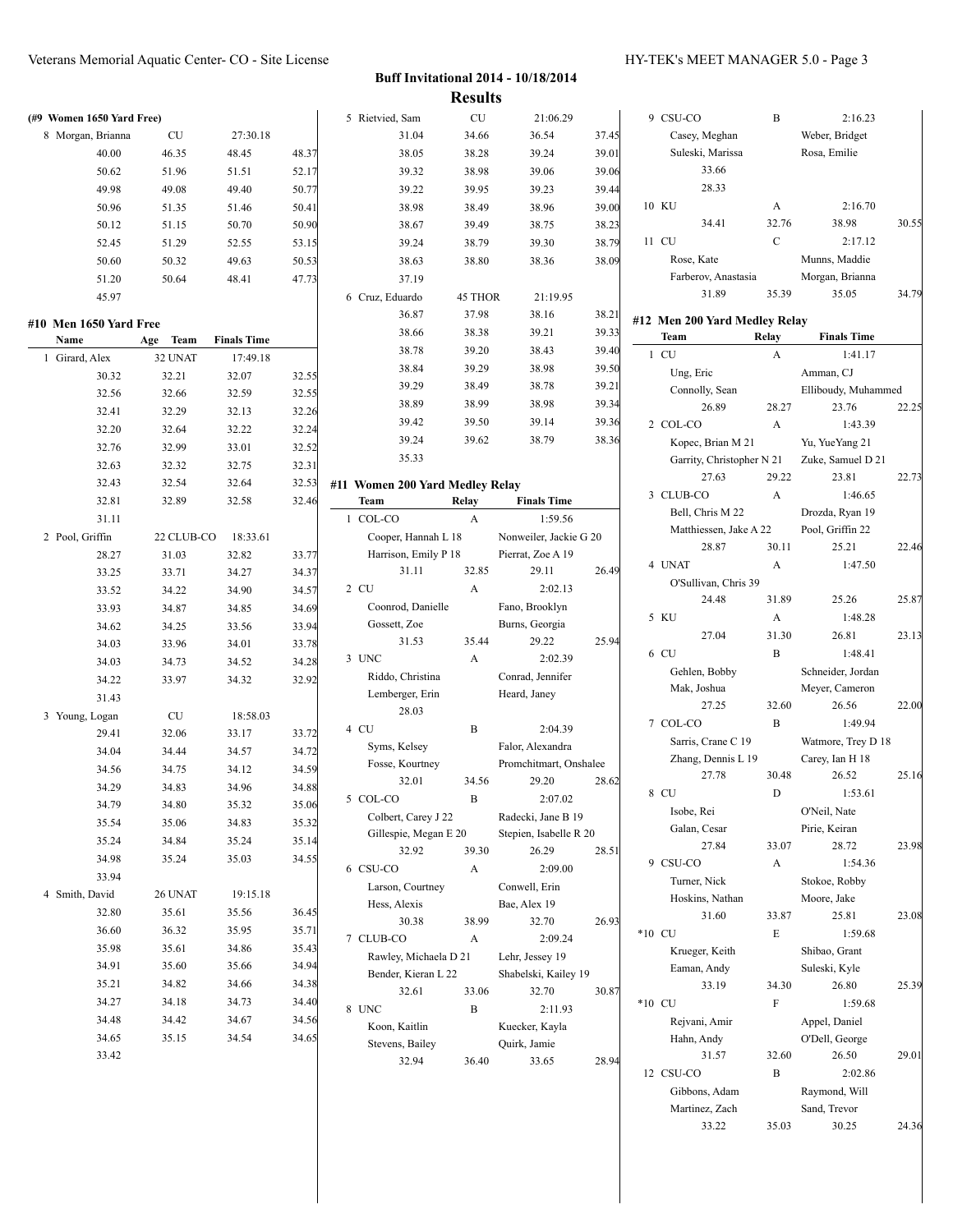### Veterans Memorial Aquatic Center- CO - Site License HY-TEK's MEET MANAGER 5.0 - Page 4

|    | (#12 Men 200 Yard Medley Relay)  |               |                    |       |
|----|----------------------------------|---------------|--------------------|-------|
|    | 13 KU                            | B             | 2:17.84            |       |
|    | 46.61                            | 15.72         | 1:15.51            |       |
|    | --- CU                           | $\mathcal{C}$ | DO                 |       |
|    | Green, Michael                   |               | Breen. Jordan      |       |
|    | Tabor, Daniel                    |               | Miller, Aaron      |       |
|    | 29.45                            | 31.95         | 26.98              | 24.35 |
|    |                                  |               |                    |       |
|    | #13 Women 100 Yard Fly<br>Name   | Age<br>Team   | <b>Finals Time</b> |       |
| 1  | Marshall, Leanna                 | ΚU            | 1:02.80            |       |
|    | 1:02.80                          |               |                    |       |
|    | 2 Spaeth, Ellesse                | CU            | 1:02.81            |       |
|    | 29.07                            |               |                    |       |
|    |                                  | 33.74         |                    |       |
|    | 3 Lemberger, Erin                | UNC           | 1:04.00            |       |
|    | 29.55                            | 34.45         |                    |       |
|    | 4 Wilson, Casey                  | CU            | 1:04.86            |       |
|    | 30.51                            | 34.35         |                    |       |
|    | 5 Borden, Erica                  | CU            | 1:12.21            |       |
|    | 32.49                            | 39.72         |                    |       |
|    | 6 Suleski, Marissa               | CSU-CO        | 1:13.32            |       |
|    | 33.73                            | 39.59         |                    |       |
| 7  | Nonweiler, Jackie G 20 COL-CO    |               | 1:14.51            |       |
|    | 34.24                            | 40.27         |                    |       |
| 8  | Cooper, Hannah L                 | 18 COL-CO     | 1:15.35            |       |
|    | 32.85                            | 42.50         |                    |       |
|    | 9 Colbert, Carey J 22 COL-CO     |               | 1:16.77            |       |
|    | 35.24                            | 41.53         |                    |       |
|    |                                  |               |                    |       |
|    |                                  |               |                    |       |
|    | #14 Men 100 Yard Fly             |               |                    |       |
|    | Name                             | Age<br>Team   | <b>Finals Time</b> |       |
|    | 1 Connolly, Sean                 | CU            | 55.43              |       |
|    | 26.15                            | 29.28         |                    |       |
|    | 2 Nemick, Greg                   | 26 UNAT       | 56.89              |       |
|    | 26.70                            | 30.19         |                    |       |
| 3  | Hoskins, Nathan                  | CSU-CO        | 1:00.53            |       |
|    | 27.91                            | 32.62         |                    |       |
|    | 4 Ganiyev, Doston 27 DU          |               | 1:00.91            |       |
|    | 28.36                            | 32.55         |                    |       |
|    | 5 Hahn, Andy                     | CU            | 1:01.52            |       |
|    | 28.67                            | 32.85         |                    |       |
|    | 6 Suleski, Kyle                  | CU            | 1:02.05            |       |
|    | 28.44                            |               |                    |       |
|    |                                  | 33.61         |                    |       |
| 7  | Dullea, Connor                   | CU            | 1:02.25            |       |
|    | 29.45                            | 32.80         |                    |       |
| 8  | Zhang, Dennis L                  | 19 COL-CO     | 1:02.68            |       |
|    | 28.43                            | 34.25         |                    |       |
|    | 9 Smith, David                   | 26 UNAT       | 1:04.09            |       |
|    | 30.24                            | 33.85         |                    |       |
| 10 | Breen, Jordan                    | CU            | 1:08.12            |       |
|    | 29.80                            | 38.32         |                    |       |
| 11 | Tabor, Daniel                    | CU            | 1:09.30            |       |
|    | 30.56                            | 38.74         |                    |       |
| 12 | Garrity, Christopher 1 21 COL-CO |               | 1:11.20            |       |
|    | 33.02                            | 38.18         |                    |       |
|    | 13 Alexander, Ethan              | <b>CU</b>     | 1:15.03            |       |

# **Buff Invitational 2014 - 10/18/2014 Results** 14 Martinez, Zach CSU-CO 1:17.26

|    | 14 Martinez, Zach                 | CSU-CU               | 1.17.20 |
|----|-----------------------------------|----------------------|---------|
|    | 32.92                             | 44.34                |         |
|    | #15 Women 100 Yard Free           |                      |         |
|    | Name                              | Age Team Finals Time |         |
|    | 1 Zuckerman, Justina S 18 COL-CO  |                      | 57.77   |
|    | 27.61                             | 30.16                |         |
|    | 2 Burns, Georgia                  | CU                   | 58.94   |
|    |                                   |                      |         |
|    | 28.31                             | 30.63                |         |
|    | 3 Adams, Rebecca E 21 COL-CO      |                      | 59.12   |
|    | 27.92                             | 31.20                |         |
| 4  | Holmes, Erin M                    | 20 COL-CO            | 59.82   |
|    | 28.83                             | 30.99                |         |
|    | 5 Grigereit, Annalise R 20 COL-CO |                      | 1:00.36 |
|    | 29.34                             | 31.02                |         |
| 6  | Holmes, Emma E 21 COL-CO          |                      | 1:00.42 |
|    | 29.11                             | 31.31                |         |
| 7  | Bae, Alex                         | 19 CSU-CO            | 1:00.98 |
|    | 29.00                             | 31.98                |         |
|    | 8 Conrad, Jennifer                | UNC                  | 1:01.33 |
|    | 28.76                             | 32.57                |         |
| 9  | McGinn, Kate M 17 COL-CO          |                      | 1:01.42 |
|    | 29.45                             | 31.97                |         |
|    | 10 Pierrat, Zoe A                 | 19 COL-CO            | 1:01.98 |
|    | 29.48                             | 32.50                |         |
| 11 | Johnson, Madeline                 | UNC                  | 1:02.19 |
|    | 30.17                             | 32.02                |         |
| 12 | Heard, Janey                      | <b>UNC</b>           | 1:03.35 |
|    | 30.56                             | 32.79                |         |
|    | 13 Farberov, Anastasia CU         |                      | 1:03.66 |
|    | 30.50                             | 33.16                |         |
|    | 14 Stepien, Isabelle R 20 COL-CO  |                      | 1:03.87 |
|    | 30.10                             | 33.77                |         |
|    | 15 Ziel, Nonnie                   | CU                   | 1:04.37 |
|    | 31.47                             | 32.90                |         |
|    |                                   |                      |         |
|    | 16 Promchitmart, Onsha            | CU                   | 1:04.45 |
|    | 30.32                             | 34.13                |         |
|    | 17 Zepeda, Bea                    | <b>CU</b>            | 1:04.77 |
|    | 31.09                             | 33.68                |         |
|    | 18 Koon, Kaitlin                  | <b>UNC</b>           | 1:04.93 |
|    | 31.40                             | 33.53                |         |
|    | 19 Miller, Morgan                 | CRTNU                | 1:05.19 |
|    | 31.33                             | 33.86                |         |
| 20 | Domashovetz, Tasha 23 RTC         |                      | 1:05.38 |
|    | 33.01                             | 32.37                |         |
| 21 | Conwell, Erin                     | CSU-CO               | 1:05.39 |
|    | 30.83                             | 34.56                |         |
|    | 22 Suleski, Marissa               | CSU-CO               | 1:06.13 |
|    | 31.49                             | 34.64                |         |
|    | 23 Stevens, Bailey                | <b>UNC</b>           | 1:06.48 |
|    | 32.02                             | 34.46                |         |
|    | 24 Casey, Meghan                  | CSU-CO               | 1:07.17 |
|    | 31.28                             | 35.89                |         |
| 25 | O'Connell, Fontaine 39 JAM        |                      | 1:07.46 |
|    | 32.80                             | 34.66                |         |
|    | 26 Quirk, Jamie                   | <b>UNC</b>           | 1:08.19 |
|    | 32.19                             | 36.00                |         |
|    |                                   |                      |         |

|    | 27 Sampl, Emily                      | 26 UNAT              | 1:08.28 |
|----|--------------------------------------|----------------------|---------|
|    | 32.36                                | 35.92                |         |
|    | 28 Wentworth, Jessica                | CU                   | 1:08.40 |
|    | 31.99                                | 36.41                |         |
|    | 29 Butler, Debra                     | 51 GAM               | 1:10.01 |
|    | 34.19                                | 35.82                |         |
|    | 30 Crimmins, Estelle                 | CU                   | 1:11.40 |
|    | 34.72                                | 36.68                |         |
|    |                                      |                      | 1:12.39 |
|    | 31 Langdon, Norma                    | CU                   |         |
|    | 34.83                                | 37.56                |         |
|    | 32 Toscano, Chloe                    | CU                   | 1:13.80 |
|    | 34.35                                | 39.45                |         |
|    | 33 Whitman-Zai, Julie 54 RTC         |                      | 1:26.22 |
|    | 38.50                                | 47.72                |         |
|    | 34 Kalb, Dana                        | <b>UNC</b>           | 1:32.74 |
|    | 41.12                                | 51.62                |         |
|    | --- DeKruger, Molly                  | <b>CU</b>            | DQ      |
|    | 52.69                                | 1:16.46              |         |
|    |                                      |                      |         |
|    | #16 Men 100 Yard Free<br>Name        | Age Team Finals Time |         |
|    | 1 O'Sullivan, Chris                  |                      | 49.38   |
|    | 23.58                                | 39 UNAT              |         |
|    |                                      | 25.80                |         |
|    | 2 Connolly, Sean                     | CU                   | 49.75   |
|    | 23.97                                | 25.78                |         |
|    | 3 Sarris, Crane C                    | 19 COL-CO            | 50.39   |
|    | 24.01                                | 26.38                |         |
| 4  | Tao, Jesse                           | <b>CU</b>            | 50.89   |
|    | 24.40                                | 26.49                |         |
| 5  | Mak, Joshua                          | CU                   | 51.30   |
|    | 24.21                                | 27.09                |         |
| 6  | Drozda, Ryan                         | 19 CLUB-CO           | 51.32   |
|    | 24.19                                | 27.13                |         |
| 7  | Rejvani, Amir                        | <b>CU</b>            | 51.45   |
|    | 24.79                                | 26.66                |         |
| 8  | Matthiessen, Jake A 22 CLUB-CO       |                      | 51.66   |
|    | 25.00                                | 26.66                |         |
|    | 9 Miller, Aaron                      | CU                   | 51.90   |
|    | 25.31                                | 26.59                |         |
|    | 10 Wybaczynsky, Andriy CU            |                      | 52.43   |
|    | 25.56                                | 26.87                |         |
| 11 | Karasek, Lucas                       | CU                   | 52.55   |
|    | 24.43                                | 28.12                |         |
|    | 12 Nadel, Matthew 21 COL-CO          |                      | 52.71   |
|    | 25.38                                | 27.33                |         |
| 13 | Hamilton, Nathan 20 UNAT             |                      | 52.78   |
|    | 25.26                                | 27.52                |         |
|    | 14 Watmore, Trey D                   | 18 COL-CO            | 53.30   |
|    | 25.77                                | 27.53                |         |
| 15 | Trombold, Nick                       | KU                   | 53.49   |
|    | 26.08                                | 27.41                |         |
|    | 16 Brown, Brandon                    | CU                   |         |
|    | 25.73                                | 28.06                | 53.79   |
|    |                                      |                      |         |
|    | 17 Munk, Dalton                      | ΚU                   | 54.04   |
|    |                                      |                      |         |
|    | 18 Weston, Sean 20 CLUB-CO           |                      | 54.05   |
|    | 25.58                                | 28.47                |         |
|    | 19 Zuke, Samuel D 21 COL-CO<br>25.98 | 28.09                | 54.07   |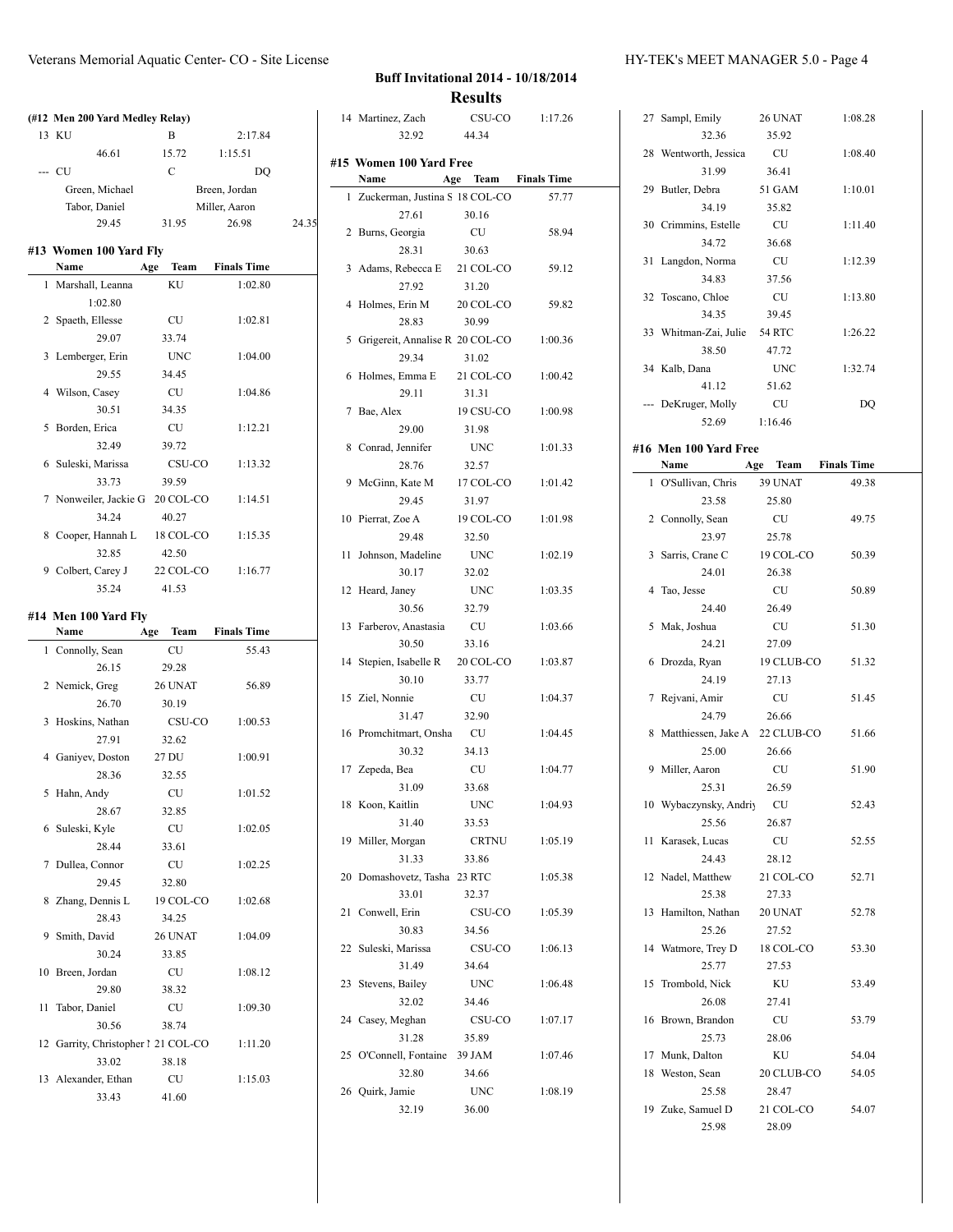| (#16 Men 100 Yard Free) |                    |                    |       | 8 Houghton, Emily M 21 COL-CO |                        | 6:16.08            |       | 6 Barringer, Rob                | 49 CMS     | 5:39.38                         |       |
|-------------------------|--------------------|--------------------|-------|-------------------------------|------------------------|--------------------|-------|---------------------------------|------------|---------------------------------|-------|
| 20 Oldendorf, Daniel    | 19 COL-CO          | 54.53              |       | 32.47                         | 36.53                  | 38.17              | 38.34 | 28.71                           | 31.92      | 33.55                           | 34.44 |
| 25.65                   | 28.88              |                    |       | 39.10                         | 38.44                  | 38.86              | 38.48 | 34.81                           | 35.13      | 35.23                           | 35.43 |
| 21 Schneider, Jordan    | CU                 | 56.12              |       | 38.72                         | 36.97                  |                    |       | 35.87                           | 34.29      |                                 |       |
| 26.93                   | 29.19              |                    |       | 9 Rohde, Emily                | KU                     | 6:23.71            |       | 7 Kopec, Brian M                | 21 COL-CO  | 5:41.55                         |       |
| 22 Abrahams, Richard    | 69 SYSM            | 56.74              |       | 32.00                         | 34.83                  | 37.33              | 38.51 | 28.79                           | 32.55      | 33.99                           | 35.02 |
| 26.89                   | 29.85              |                    |       | 39.51                         | 40.15                  | 39.65              | 40.14 | 35.19                           | 35.27      | 35.55                           | 35.68 |
| 23 Stokoe, Robby        | CSU-CO             | 56.92              |       | 40.06                         | 41.53                  |                    |       | 35.34                           | 34.17      |                                 |       |
| 27.25                   | 29.67              |                    |       | 10 O'Neill, Sami              | CSU-CO                 | 6:27.79            |       | 8 Carey, Ian H                  | 18 COL-CO  | 5:49.30                         |       |
| 24 Hansen, Michael      | CU                 | 57.08              |       | 33.15                         | 37.66                  | 38.67              | 39.67 | 29.72                           | 33.41      | 34.53                           | 34.91 |
| 27.68                   | 29.40              |                    |       | 39.38                         | 40.15                  | 41.38              | 40.14 | 35.58                           | 36.27      | 36.21                           | 36.02 |
| 25 Pirie, Keiran        | CU                 | 57.56              |       | 38.80                         | 38.79                  |                    |       | 37.17                           | 35.48      |                                 |       |
| 26.50                   | 31.06              |                    |       | 11 Koon, Kaitlin              | <b>UNC</b>             | 6:29.76            |       | 9 Cruz, Eduardo                 | 45 THOR    | 5:59.33                         |       |
| 26 Turner, Nick         | CSU-CO             | 59.59              |       | 33.34                         | 37.35                  | 38.74              | 39.87 | 34.54                           | 36.26      | 36.28                           | 36.38 |
| 28.80                   | 30.79              |                    |       | 40.30                         | 40.55                  | 40.66              | 41.44 | 36.56                           | 36.57      | 36.37                           | 35.27 |
| 27 Gibbons, Adam        | CSU-CO             | 59.81              |       | 40.21                         | 37.30                  |                    |       | 35.56                           | 35.54      |                                 |       |
| 28 Yoshinaga, Ryan      | 31 CMS             | 1:01.09            |       | 12 Dyer, Margo                | CU                     | 6:35.38            |       | 10 Gardiner, Eric               | KU         | 6:07.93                         |       |
| 29 Raymond, Will        | CSU-CO             | 1:01.55            |       | 34.08                         | 38.59                  | 40.35              | 40.40 | 32.67                           | 35.92      | 37.55                           | 38.18 |
| 30 Orser, Bill          | KU                 | 1:01.66            |       | 41.07                         | 40.96                  | 40.88              | 40.50 | 38.19                           | 38.49      | 38.69                           | 37.13 |
| 29.88                   | 31.78              |                    |       | 39.67                         | 38.88                  |                    |       | 36.56                           | 34.55      |                                 |       |
| 31 Burchstead, Nick     | KU                 | 1:04.38            |       | 13 Newkirk, Marie             | ${\rm CU}$             | 6:38.68            |       | 11 Green, Michael               | CU         | 6:09.34                         |       |
| 32 DeCamillis, Anthony  | <b>CU</b>          | 1:08.83            |       | 34.88                         | 39.27                  | 41.52              | 42.37 | 32.05                           | 35.69      | 37.16                           | 37.12 |
| 31.73                   | 37.10              |                    |       | 41.53                         | 41.84                  | 40.59              | 40.69 | 38.11                           | 38.59      | 38.66                           | 39.03 |
| 33 Martinez, Zach       | CSU-CO             | 1:17.03            |       | 38.80                         | 37.19                  |                    |       | 37.51                           | 35.42      |                                 |       |
| 34 Kim, Michael         | KU                 | 1:33.66            |       | 14 Montross, Emma             | CU                     | 7:05.72            |       | 12 Sand, Trevor                 | CSU-CO     | 6:24.96                         |       |
| --- Moore, Jake         | CSU-CO             | <b>DQ</b>          |       | 38.59                         | 42.82                  | 41.88              | 43.80 | 32.83                           | 35.78      | 37.22                           | 37.84 |
| #17 Women 500 Yard Free |                    |                    |       | 43.32                         | 43.65                  | 43.34              | 45.36 | 38.91                           | 40.11      | 40.76                           | 40.84 |
| Name                    | Age Team           | <b>Finals Time</b> |       | 43.40                         | 39.56                  |                    |       | 40.92                           | 39.75      |                                 |       |
|                         |                    |                    |       | 15 Morgan, Brianna            | CU                     | 8:04.31            |       |                                 |            |                                 |       |
|                         |                    |                    |       |                               |                        |                    |       |                                 |            |                                 |       |
| 1 Harrison, Emily P     | 18 COL-CO          | 5:40.38            |       | 39.97                         | 47.08                  | 50.44              | 51.10 | #19 Women 200 Yard Free Relay   |            |                                 |       |
| 30.93                   | 34.43              | 34.54              | 34.71 | 48.96                         | 50.11                  | 51.28              | 52.01 | Team                            | Relay<br>A | <b>Finals Time</b>              |       |
| 34.68                   | 33.56              | 34.25              | 34.72 | 47.78                         | 45.58                  |                    |       | $1$ CU                          |            | 1:47.77                         |       |
| 34.61                   | 33.95              |                    |       |                               |                        |                    |       | Rowe, Jordan<br>Gossett, Alaina |            | Wilson, Casey<br>Burns, Georgia |       |
| 2 Rowe, Jordan<br>30.92 | <b>CU</b><br>33.82 | 5:46.68<br>34.58   | 34.74 | #18 Men 500 Yard Free<br>Name | Team<br>Age            | <b>Finals Time</b> |       | 28.18                           | 26.69      | 26.47                           | 26.43 |
| 34.99                   | 35.37              | 35.86              | 35.97 | 1 Ung, Eric                   | CU                     | 5:08.35            |       | 2 COL-CO                        | B          | 1:48.73                         |       |
| 35.95                   | 34.48              |                    |       | 27.02                         | 29.86                  | 30.14              | 30.47 | Holmes, Emma E 21               |            | Houghton, Emily M 21            |       |
| 3 Gillespie, Megan E    | 20 COL-CO          | 6:00.85            |       | 30.78                         | 31.26                  | 32.15              | 32.37 | Adams, Rebecca E 21             |            | Grigereit, Annalise R 20        |       |
| 31.96                   | 35.30              | 36.02              | 36.10 | 32.38                         | 31.92                  |                    |       | 27.85                           | 27.70      | 26.56                           | 26.62 |
| 37.11                   | 36.46              |                    | 38.07 | 2 Nadel, Matthew              | 21 COL-CO              | 5:22.95            |       | 3 COL-CO                        | A          | 1:48.98                         |       |
| 36.83                   | 35.96              | 37.04              |       | 28.87                         | 31.38                  | 31.89              | 32.84 | Martinez, Kaitlyn M 21          |            | Pierrat, Zoe A 19               |       |
| 4 Rose, Kate            | ${\rm CU}$         | 6:04.63            |       | 33.08                         | 32.92                  | 33.91              | 34.09 | McGinn, Kate M 17               |            | Holmes, Erin M 20               |       |
| 32.68                   | 35.71              | 37.25              | 37.34 | 33.26                         | 30.71                  |                    |       | 28.00                           | 26.90      | 27.28                           | 26.80 |
| 37.63                   | 37.14              | 37.23              | 36.65 | 3 Josephson, Matt             | $\mathop{\mathrm{KU}}$ | 5:25.92            |       | 4 UNC                           | A          | 1:51.11                         |       |
| 37.07                   | 35.93              |                    |       | 28.71                         | 32.41                  | 33.23              | 33.34 | Lemberger, Erin                 |            | Conrad, Jennifer                |       |
| 5 Kuhn, Jennifer        | ${\rm CU}$         | 6:07.72            |       | 33.39                         | 33.49                  | 33.31              | 33.11 | Kuecker, Kayla                  |            | Heard, Janey                    |       |
| 32.12                   | 36.52              | 37.35              | 38.33 | 33.00                         | 31.93                  |                    |       | 26.97                           |            |                                 |       |
| 37.51                   | 37.62              | 37.90              | 37.46 | 4 Trinidad, RD                | 35 PIKES               | 5:26.08            |       | 28.83                           |            |                                 |       |
| 36.41                   | 36.50              |                    |       | 29.62                         | 32.71                  | 33.60              | 34.41 | 5 CU                            | B          | 1:54.01                         |       |
| 6 Borden, Erica         | ${\rm CU}$         | 6:13.15            |       | 34.50                         | 33.48                  | 32.29              | 32.00 | Coonrod, Danielle               |            | Promchitmart, Onshalee          |       |
| 32.69                   | 36.17              | 37.64              | 38.70 | 32.16                         | 31.31                  |                    |       | Borden, Erica                   |            | Kuhn, Jennifer                  |       |
| 38.30                   | 38.08              | 38.07              | 38.50 | 5 Ladrow, Andy                | 34 PIKES               | 5:30.29            |       | 28.48                           | 28.99      | 27.42                           | 29.12 |
| 38.65                   | 36.35              |                    |       | 30.22                         | 33.40                  | 33.76              | 33.99 | 6 CSU-CO                        | A          | 1:54.15                         |       |
| 7 Mcafee, Karolyn       | 46 CMS             | 6:15.16            |       | 33.98                         | 33.83                  | 32.88              | 32.84 | Bae, Alex 19                    |            | Hess, Alexis                    |       |
| 34.20                   | 37.02              | 38.14              | 38.33 | 32.71                         | 32.68                  |                    |       | Conwell, Erin                   |            | Larson, Courtney                |       |
| 38.26                   | 38.45              | 38.75              | 38.42 |                               |                        |                    |       | 27.25                           | 29.05      | 30.82                           | 27.03 |
| 38.05                   | 35.54              |                    |       |                               |                        |                    |       |                                 |            |                                 |       |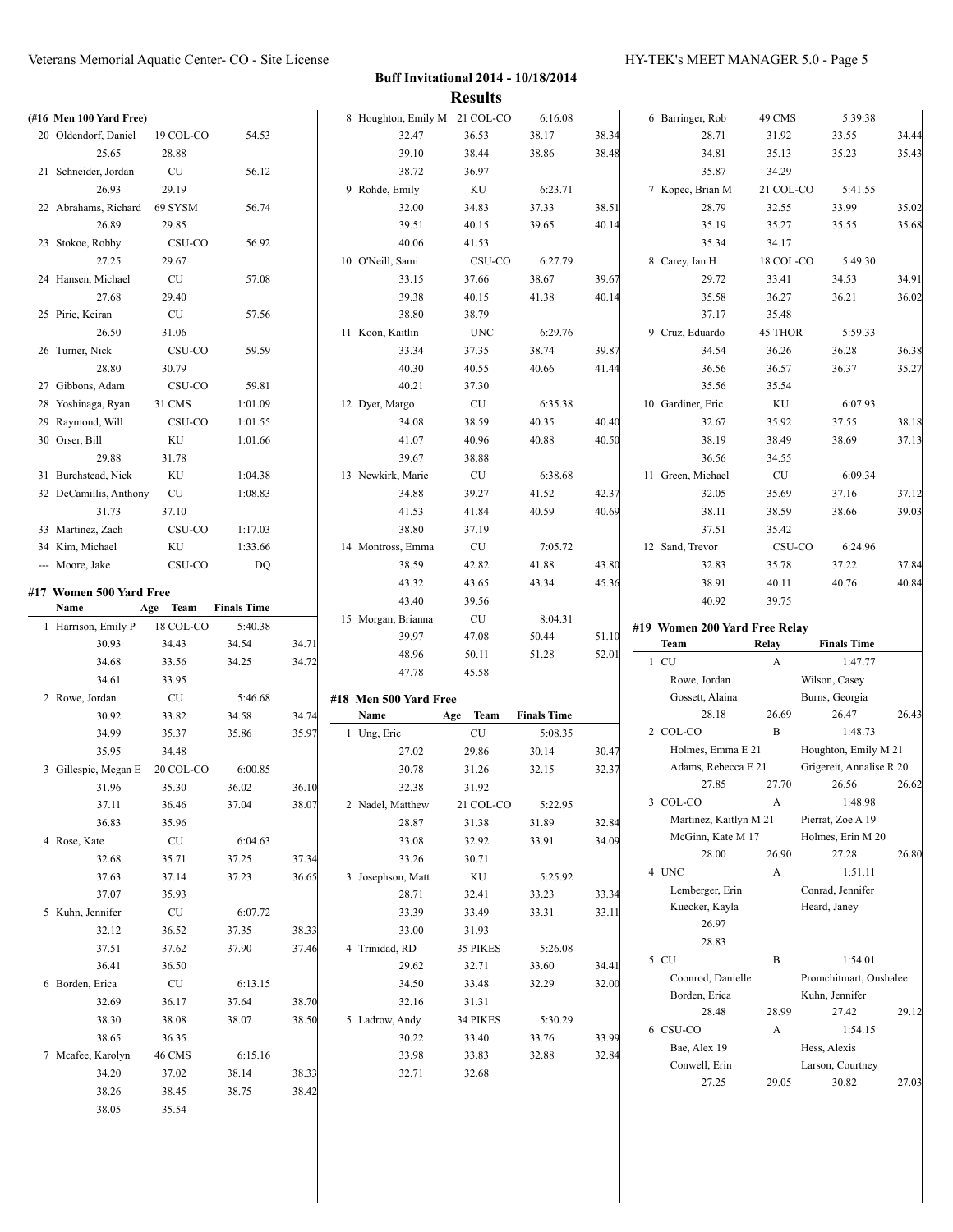|   | (#19 Women 200 Yard Free Relay) |             |                               |       |
|---|---------------------------------|-------------|-------------------------------|-------|
| 7 | CSU-CO                          | В           | 1:55.27                       |       |
|   | Casey, Meghan                   |             | Rosa, Emilie                  |       |
|   | O'Neill, Sami                   |             | Miller, Sarah                 |       |
|   | 28.70                           | 29.11       | 29.22                         | 28.24 |
|   | 8 CU                            | $\mathbf C$ | 1:56.00                       |       |
|   | Farberov, Anastasia             |             | Ziel, Nonnie                  |       |
|   | Tatro, Ocean                    |             | Falor, Alexandra              |       |
|   | 28.99                           | 28.41       | 29.79                         | 28.81 |
|   |                                 | A           | 1:57.46                       |       |
|   | 9 CLUB-CO                       |             |                               |       |
|   | Bender, Kieran L 22             |             | Shabelski, Kailey 19          |       |
|   | Rawley, Michaela D 21           |             | Lehr, Jessey 19               |       |
|   | 26.11                           | 30.85       | 30.20                         | 30.30 |
|   | 10 CU                           | D           | 1:57.57                       |       |
|   | Langdon, Norma                  |             | Wentworth, Jessica            |       |
|   | Morgan, Brianna                 |             | Crimmins, Estelle             |       |
|   | 33.04                           | 31.31       | 37.53                         | 15.69 |
|   | 11 KU                           | A           | 2:05.54                       |       |
|   | 26.06                           | 30.24       | 32.77                         | 36.47 |
|   | 12 UNC                          | B           | 2:10.32                       |       |
|   | Ouirk, Jamie                    |             | Riddo, Christina              |       |
|   | Stevens, Bailey                 |             | Kalb, Dana                    |       |
|   | 30.71                           | 29.86       | 30.65                         | 39.10 |
|   |                                 |             |                               |       |
|   | #20 Men 200 Yard Free Relay     |             |                               |       |
|   | Team<br><b>CU</b>               | Relay       | <b>Finals Time</b><br>1:31.46 |       |
| 1 |                                 | B           |                               |       |
|   | Karasek, Lucas                  |             | Mak, Joshua                   |       |
|   | Meyer, Cameron                  |             | Tabor, Daniel                 |       |
|   | 23.42                           | 21.36       | 22.46                         | 24.22 |
|   | 2 CU                            | A           | 1:32.28                       |       |
|   | Tao, Jesse                      |             | Ward, Austin                  |       |
|   | Gehlen, Bobby                   |             | Elliboudy, Muhammed           |       |
|   | 23.65                           | 23.07       | 23.20                         | 22.36 |
|   | 3 CLUB-CO                       | A           | 1:32.47                       |       |
|   | Bell, Chris M 22                |             | Drozda, Ryan 19               |       |
|   | Snowden, Freddie C 19           |             | Pool, Griffin 22              |       |
|   | 23.02                           | 22.69       | 23.93                         | 22.83 |
|   | 4 COL-CO                        | A           | 1:32.54                       |       |
|   | Kopec, Brian M 21               |             | Sarris, Crane C 19            |       |
|   | Zuke, Samuel D 21               |             | Garrity, Christopher N 21     |       |
|   | 24.40                           | 22.48       | 22.54                         | 23.12 |
|   | 5 KU                            | А           | 1:37.90                       |       |
|   | 24.40                           | 27.09       | 23.50                         | 22.91 |
|   | 6 CU                            | C           | 1:38.29                       |       |
|   | Hansen, Michael                 |             | Schneider, Jordan             |       |
|   | Pirie, Keiran                   |             | Amman, CJ                     |       |
|   | 25.33                           | 24.97       | 24.40                         | 23.59 |
| 7 | CSU-CO                          | A           | 1:43.16                       |       |
|   | Stokoe, Robby                   |             | Turner, Nick                  |       |
|   | Hoskins, Nathan                 |             | Moore, Jake                   |       |
|   | 26.29                           | 24.71       | 26.42                         | 25.74 |
|   | 8 CSU-CO                        | B           | 1:48.39                       |       |
|   | Martinez, Zach                  |             | Sand, Trevor                  |       |
|   | Gibbons, Adam                   |             | Raymond, Will                 |       |
|   | 25.49                           | 29.71       | 27.44                         | 25.75 |
| 9 | KU                              | B           | 1:48.83                       |       |
|   |                                 |             |                               |       |
|   | 28.68                           | 25.75       | 54.40                         |       |

 $\overline{\phantom{a}}$ 

|    | 10 CU                                           | D                    | 1:50.29             |       |
|----|-------------------------------------------------|----------------------|---------------------|-------|
|    | O'Dell, George                                  |                      | DeCamillis, Anthony |       |
|    | Breen, Jordan                                   |                      | Galan, Cesar        |       |
|    | 28.90                                           | 29.77                | 24.78               | 26.84 |
|    |                                                 |                      |                     |       |
|    | #21 Women 100 Yard Back<br>Name                 | Age Team Finals Time |                     |       |
| 1  | Gossett, Alaina                                 | CU                   | 1:04.06             |       |
|    | 31.39                                           | 32.67                |                     |       |
|    |                                                 | CSU-CO               |                     |       |
|    | 2 Larson, Courtney<br>31.40                     |                      | 1:04.10             |       |
|    | 3 Harrison, Emily P                             | 32.70                |                     |       |
|    | 31.81                                           | 18 COL-CO            | 1:05.04             |       |
|    |                                                 | 33.23                |                     |       |
|    | 4 Martinez, Kaitlyn M 21 COL-CO                 |                      | 1:07.02             |       |
|    | 33.21                                           | 33.81                |                     |       |
|    | 5 Syms, Kelsey                                  | CU                   | 1:09.04             |       |
|    | 33.31                                           | 35.73                |                     |       |
|    | 6 Lemberger, Erin                               | UNC                  | 1:09.20             |       |
|    | 33.68                                           | 35.52                |                     |       |
|    | 7 Houghton, Emily M 21 COL-CO                   |                      | 1:10.30             |       |
|    | 34.15                                           | 36.15                |                     |       |
|    | 8 McGinn, Kate M 17 COL-CO                      |                      | 1:10.78             |       |
|    | 34.45                                           | 36.33                |                     |       |
|    | 9 Riddo, Christina                              | UNC                  | 1:11.36             |       |
|    | 34.73                                           | 36.63                |                     |       |
|    | 10 Hess, Alexis                                 | CSU-CO               | 1:11.37             |       |
|    | 34.39                                           | 36.98                |                     |       |
| 11 | Holmes, Erin M                                  | 20 COL-CO            | 1:11.64             |       |
|    | 35.28                                           | 36.36                |                     |       |
|    | 12 Rawley, Michaela D 21 CLUB-CO 1:11.82        |                      |                     |       |
|    | 34.80                                           | 37.02                |                     |       |
|    | 13 Pierrat, Zoe A                               | 19 COL-CO            | 1:12.92             |       |
|    | 35.57                                           | 37.35                |                     |       |
|    | 14 Koon, Kaitlin                                | <b>UNC</b>           | 1:12.93             |       |
|    | 35.65                                           | 37.28                |                     |       |
|    | 15 Gossett, Zoe                                 | <b>CU</b>            | 1:14.79             |       |
|    | 35.34                                           | 39.45                |                     |       |
|    | 16 Johnson, Madeline                            | <b>UNC</b>           | 1:15.21             |       |
|    | 36.93                                           | 38.28                |                     |       |
|    | 17 Casey, Meghan                                | CSU-CO               | 1:15.98             |       |
|    | 36.04                                           | 39.94                |                     |       |
| 18 | Rohde, Emily                                    | KU                   | 1:16.43             |       |
|    | 19 Conwell, Erin                                | CSU-CO               | 1:19.90             |       |
|    | 20 Dyer, Margo                                  | CU                   | 1:22.35             |       |
| 21 | Lehr, Jessey                                    | 19 CLUB-CO           | 1:25.20             |       |
|    | 43.18                                           | 42.02                |                     |       |
|    | 22 O'Connell, Fontaine 39 JAM                   |                      | 1:25.56             |       |
|    | 23 Toscano, Chloe                               | CU                   | 1:28.23             |       |
|    | --- Haug, Mariela                               | KU                   | DQ                  |       |
|    | --- Cooper, Hannah L                            | 18 COL-CO            | DQ                  |       |
|    | 33.33                                           |                      |                     |       |
|    | --- Crimmins, Estelle                           | CU                   | DQ                  |       |
|    |                                                 |                      |                     |       |
|    | #22 Men 100 Yard Back<br>Name                   |                      |                     |       |
| 1  |                                                 | Age Team Finals Time |                     |       |
|    | Garrity, Christopher 1 21 COL-CO<br>28.34 29.79 |                      | 58.13               |       |
|    |                                                 |                      |                     |       |

|    | 2 Josephson, Matt               | KU          | 59.08              |
|----|---------------------------------|-------------|--------------------|
|    | 28.41                           | 30.67       |                    |
| 3  | Hahn, Andy                      | CU          | 1:00.02            |
|    | 29.53                           | 30.49       |                    |
| 4  | Dullea, Connor                  | CU          | 1:00.47            |
|    | 29.13                           | 31.34       |                    |
| 5  | Elliboudy, Muhamme              | CU          | 1:00.63            |
|    | 29.60                           | 31.03       |                    |
| 6  | Isobe, Rei                      | <b>CU</b>   | 1:00.68            |
|    | 29.67                           | 31.01       |                    |
| 7  | Ward, Austin                    | CU          | 1:01.98            |
|    | 30.14                           | 31.84       |                    |
| 8  | Oldendorf, Daniel               | 19 COL-CO   | 1:02.27            |
|    | 29.97                           | 32.30       |                    |
| 9  | Weston, Sean                    | 20 CLUB-CO  | 1:02.35            |
|    | 30.19                           | 32.16       |                    |
| 10 | Eaman, Andy                     | CU          | 1:03.05            |
|    | 30.60                           | 32.45       |                    |
| 11 | Barringer, Rob                  | 49 CMS      | 1:04.45            |
|    | 30.99                           | 33.46       |                    |
|    | 12 Suleski, Kyle                | CU          | 1:05.29            |
|    | 31.23                           | 34.06       |                    |
| 13 | Bell, Chris M                   | 22 CLUB-CO  | 1:05.64            |
|    | 31.02                           | 34.62       |                    |
|    | 14 Green, Michael               | CU          | 1:06.39            |
|    | 32.83                           | 33.56       |                    |
| 15 | Rietvied, Sam                   | CU          | 1:06.68            |
|    | 31.62                           | 35.06       |                    |
| 16 | Turner, Nick                    | CSU-CO      | 1:07.58            |
|    | 33.08                           | 34.50       |                    |
|    | 17 Appel, Daniel                | <b>CU</b>   | 1:10.23            |
|    | 33.73                           | 36.50       |                    |
|    |                                 |             |                    |
| 18 | Wilson II, Sam                  | 23 UNAT     | 1:11.40            |
|    | 34.72                           | 36.68       |                    |
|    | 19 Krueger, Keith               | CU          | 1:13.90            |
|    | 36.00                           |             |                    |
|    | 20 Alexander, Ethan             | 37.90<br>CU | 1:14.32            |
|    | 35.65                           |             |                    |
|    |                                 | 38.67       |                    |
|    | 21 Yount, Tristan               | ΚU          | 1:17.63            |
|    | 36.64                           | 40.99<br>CU | 1:26.81            |
|    | 22 DeCamillis, Anthony<br>41.91 | 44.90       |                    |
|    |                                 |             |                    |
|    | #23 Women 100 Yard Breast       |             |                    |
|    | Age<br>Name                     | Team        | <b>Finals Time</b> |
| 1  | Spaeth, Ellesse                 | CU          | 1:13.10            |
|    | 34.50                           | 38.60       |                    |
| 2  | Fosse, Kourtney                 | CU          | 1:13.22            |
|    | 34.40                           | 38.82       |                    |
| 3  | Wilson, Casey                   | CU          | 1:14.47            |
|    | 35.78                           | 38.69       |                    |
| 4  | Sampl, Emily                    | 26 UNAT     | 1:14.90            |
|    | 35.13                           | 39.77       |                    |
| 5  | Nonweiler, Jackie G 20 COL-CO   |             | 1:15.13            |
|    | 34.99                           | 40.14       |                    |
|    | 6 Klein, Lillian<br>37.16       | CU<br>40.24 | 1:17.40            |